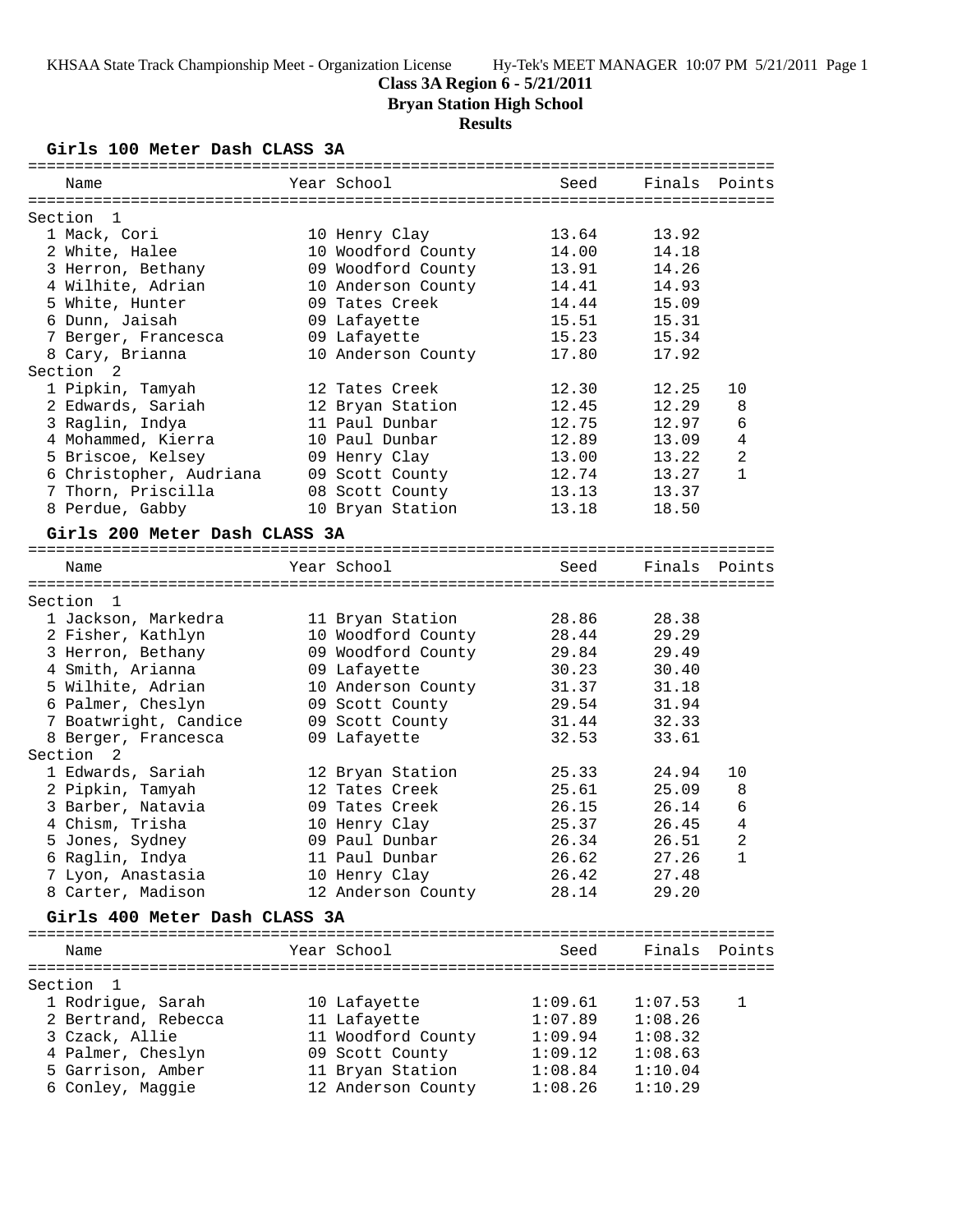**Class 3A Region 6 - 5/21/2011**

**Bryan Station High School**

## **Results**

| Girls 400 Meter Dash CLASS 3A |                            |         |         |                |
|-------------------------------|----------------------------|---------|---------|----------------|
| 7 Hall, McKenzie              | 09 Tates Creek             | 1:17.24 | 1:15.12 |                |
| 8 Boatwright, Candice         | 09 Scott County            | 1:17.54 | 1:17.33 |                |
| Section<br>2                  |                            |         |         |                |
| 1 Frazier, Labi               | 10 Bryan Station           | 59.90   | 59.87   | 10             |
| 2 LaPrelle, Alexis            | 11 Henry Clay              | 1:01.12 | 1:00.22 | 8              |
| 3 Chism, Trisha               | 10 Henry Clay              | 59.67   | 1:00.49 | 6              |
| 4 Reese, Paviel               | 09 Tates Creek             | 1:04.53 | 1:02.27 | 4              |
| 5 Jones, Sydney               | 09 Paul Dunbar             | 1:02.70 | 1:05.46 | 2              |
| 6 Carter, Madison             | 12 Anderson County         | 1:07.02 | 1:08.02 |                |
| 7 Grenfell, Alyssa            | 12 Woodford County         | 1:07.24 | 1:09.43 |                |
| 8 Thomas, Trina               | 10 Paul Dunbar             | 1:02.30 | 1:10.04 |                |
| Girls 800 Meter Run CLASS 3A  |                            |         |         |                |
| Name                          | Year School                | Seed    | Finals  | Points         |
|                               |                            |         |         |                |
| Section 1                     |                            |         |         |                |
| 1 Conrad, Ally                | 11 Scott County            | 2:30.59 | 2:23.18 | 10             |
| 2 Bledsoe, Maddie             | 09 Paul Dunbar             | 2:29.78 | 2:23.18 | 8              |
| 3 Drury, Courtney             | 12 Anderson County         | 2:31.13 | 2:29.30 | 6              |
| 4 Lankster, Aaron             | 09 Tates Creek             | 2:32.40 | 2:29.39 | $\overline{4}$ |
| 5 Guilfoil, Lauren            | 10 Bryan Station           | 2:32.28 | 2:30.37 | 2              |
| 6 Jarman, Adira               | 09 Woodford County         | 2:35.65 | 2:32.20 | $\mathbf{1}$   |
| 7 Smiley, Abbey               | 11 Paul Dunbar             | 2:34.11 | 2:33.13 |                |
| 8 Mullins, Miranda            | 10 Lafayette               | 2:35.32 | 2:33.67 |                |
| 9 Sales, Lorren               | 09 Tates Creek             | 2:36.36 | 2:35.93 |                |
| 10 Rodrigue, Olivia           | 10 Lafayette               | 2:46.54 | 2:36.02 |                |
| 11 Page, Morgan               | 12 Woodford County         | 2:39.68 | 2:38.54 |                |
| 12 Guida, Emma                | 11 Henry Clay              | 2:42.23 | 2:38.73 |                |
| 13 Burke, Elizabeth           | 10 Henry Clay              | 2:44.27 | 2:45.06 |                |
| 14 Correll, Samantha          | 09 Scott County            | 2:49.60 | 2:49.38 |                |
| 15 Florence, Daven            | 11 Bryan Station           | 3:01.69 | 3:02.83 |                |
| Girls 1600 Meter Run CLASS 3A |                            |         |         |                |
| Name                          | Year School                | Seed    | Finals  | Points         |
| 1 Klein, Megan                | 12 Paul Dunbar             | 5:24.02 | 5:19.18 | 10             |
| 2 Hancock, Amanda             | 12 Paul Dunbar             | 5:27.62 | 5:23.47 | 8              |
| 3 Effinger, Rachel            | 11 Woodford County 5:20.82 |         | 5:26.79 | 6              |
| 4 Mullins, Miranda            | 10 Lafayette               | 5:28.79 | 5:32.61 | $\overline{4}$ |
| 5 Guilfoil, Lauren            | 10 Bryan Station           | 5:35.32 | 5:37.98 | 2              |
| 6 Weaver, Kara                | 09 Tates Creek             | 6:06.80 | 5:55.56 | 1              |
| 7 Burke, Elizabeth            | 10 Henry Clay              | 6:01.30 | 5:58.07 |                |
| 8 Drury, Courtney             | 12 Anderson County         | 6:02.05 | 6:05.67 |                |
| 9 Williamson, Kaitlyn         | 11 Lafayette               | 6:23.28 | 6:10.17 |                |
| 10 Barber, McKenzie           | 09 Scott County            | 6:26.10 | 6:14.27 |                |
| 11 Mackey, Katherine          | 09 Henry Clay              | 6:10.66 | 6:18.20 |                |
| 12 Graf, Carly                | 09 Woodford County         | 6:07.60 | 6:21.27 |                |
| 13 Correll, Sara              | 11 Scott County            | 6:43.58 | 6:41.88 |                |
| 14 Mrvos, Abigail             | 10 Tates Creek             | 6:52.40 | 7:03.06 |                |
|                               |                            |         |         |                |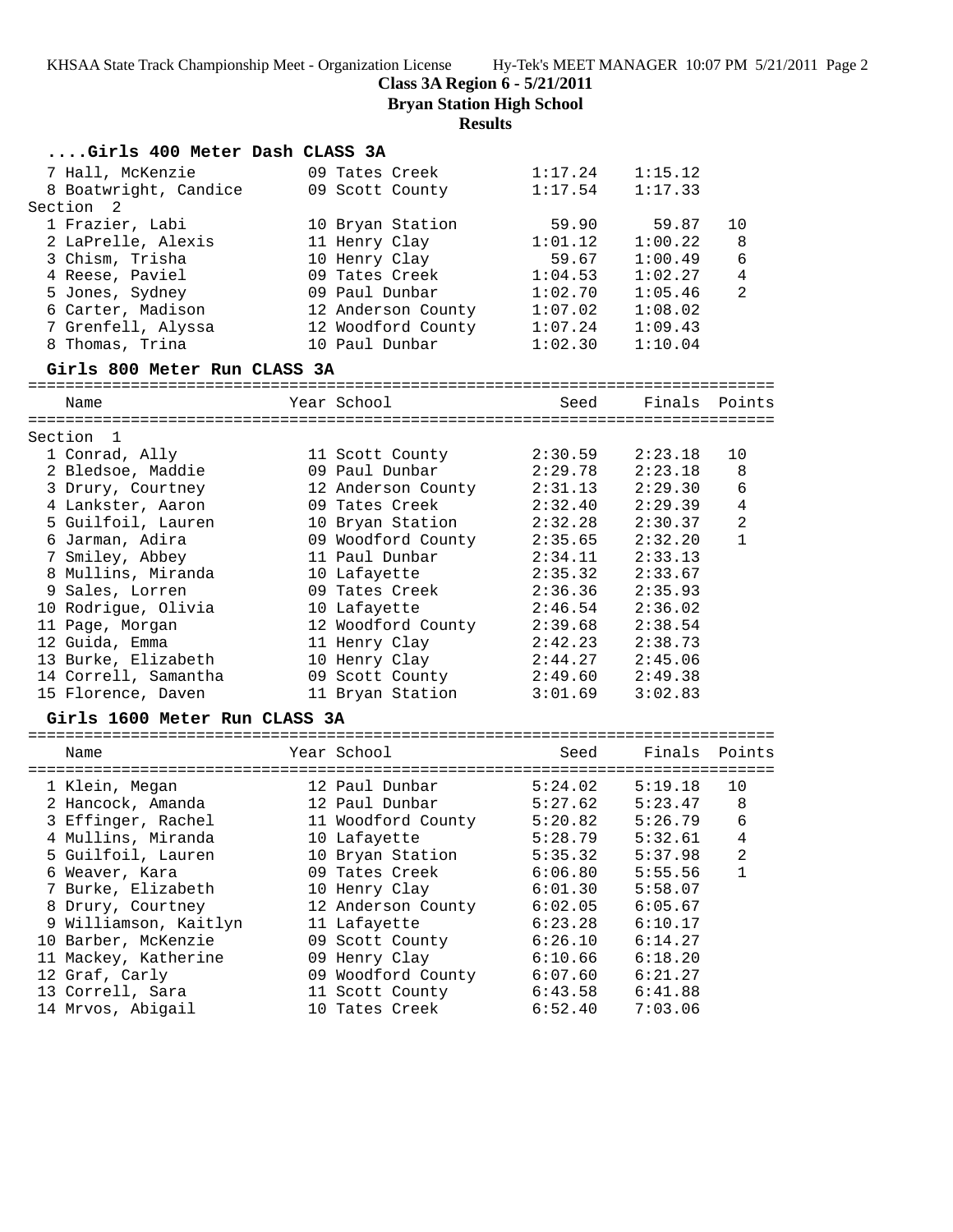## **Class 3A Region 6 - 5/21/2011**

**Bryan Station High School**

# **Results**

## **Girls 3200 Meter Run CLASS 3A**

| Name                             | Year School        | Seed     | Finals   | Points         |
|----------------------------------|--------------------|----------|----------|----------------|
| 1 Hancock, Amanda                | 12 Paul Dunbar     | 11:35.22 | 11:52.72 | 10             |
| 2 Klein, Megan                   | 12 Paul Dunbar     |          | 11:58.69 | 8              |
| 3 Effinger, Rachel               | 11 Woodford County | 11:47.40 | 12:02.04 | 6              |
| 4 Cornette, Mia                  | 09 Lafayette       | 12:05.59 | 12:07.84 | $\overline{4}$ |
| 5 Anderson, Emma                 | 09 Tates Creek     | 12:17.61 | 12:14.26 | $\overline{a}$ |
| 6 Davis, Meredith                | 09 Woodford County | 13:11.39 | 13:34.09 | 1              |
| 7 Parsons, Emory                 | 09 Henry Clay      | 13:41.69 | 14:07.56 |                |
| 8 Gaither, Madison               | 11 Tates Creek     | 14:13.09 | 14:27.82 |                |
| 9 Durbin, Avery                  | 12 Lafayette       | 16:05.47 | 16:03.60 |                |
| -- Early, Macy                   | 10 Henry Clay      | 12:56.62 | DNF      |                |
| Girls 100 Meter Hurdles CLASS 3A |                    |          |          |                |
| Name                             | Year School        | Seed     | Finals   | Points         |
| 1 Reese, Paviel                  | 09 Tates Creek     | 19.94    | 19.10    |                |
| 2 English, Lauren                | 10 Lafayette       | 19.62    | 19.46    |                |
| 3 Petersen, Dani                 | 12 Henry Clay      | 18.38    | 19.51    |                |
| 4 Sams, Rebekah                  | 11 Paul Dunbar     | 20.23    | 20.81    |                |
| Section <sub>2</sub>             |                    |          |          |                |
| 1 Harris, Christiana             | 11 Scott County    | 16.24    | 16.23    | 10             |
| 2 Fender, Jordin                 | 10 Paul Dunbar     | 17.29    | 16.99    | 8              |
| 3 Shelton, Sabrina               | 12 Anderson County | 17.42    | 17.75    | 6              |
| 4 Kratt, Shelby                  | 11 Woodford County | 17.74    | 17.92    | 4              |
| 5 Ward, Kayla                    | 10 Bryan Station   | 18.15    | 18.11    | $\overline{2}$ |
| 6 Cowan, Amari                   | 10 Lafayette       | 17.75    | 18.17    | $\mathbf{1}$   |
| 7 Ray, Tamara                    | 10 Scott County    | 18.24    | 18.29    |                |
| 8 Grenfell, Laura                | 10 Woodford County | 17.74    | 18.31    |                |
| Girls 300 Meter Hurdles CLASS 3A |                    |          |          |                |
| Name                             | Year School        | Seed     | Finals   | Points         |
|                                  |                    |          |          |                |
| Section<br>1                     |                    |          |          |                |
| 1 Barber, Natavia                | 09 Tates Creek     |          | 47.65    | 8              |
| 2 Cowan, Amari                   | 10 Lafayette       | 55.37    | 53.65    |                |
| 3 Grenfell, Laura                | 10 Woodford County | 54.91    | 57.75    |                |
| 4 English, Lauren                | 10 Lafayette       | 1:01.20  | 1:01.08  |                |
| Section<br>2                     |                    |          |          |                |
| 1 Dean, Tatiyana                 | 10 Tates Creek     | 47.39    | 46.02    | 10             |
| 2 Fender, Jordin                 | 10 Paul Dunbar     | 50.45    | 48.11    | 6              |
| 3 Harris, Christiana             | 11 Scott County    | 50.14    | 48.74    | 4              |
| 4 Kratt, Shelby                  | 11 Woodford County | 49.85    | 49.16    | 2              |
| 5 Stevenson, Jailyn              | 12 Bryan Station   | 51.68    | 51.85    | $\mathbf{1}$   |
| 6 Ward, Kayla                    | 10 Bryan Station   | 52.31    | 51.90    |                |
| 7 Powell, Katelyn                | 10 Paul Dunbar     | 53.90    | 52.80    |                |
| 8 Ray, Tamara                    | 10 Scott County    | 52.67    | 52.86    |                |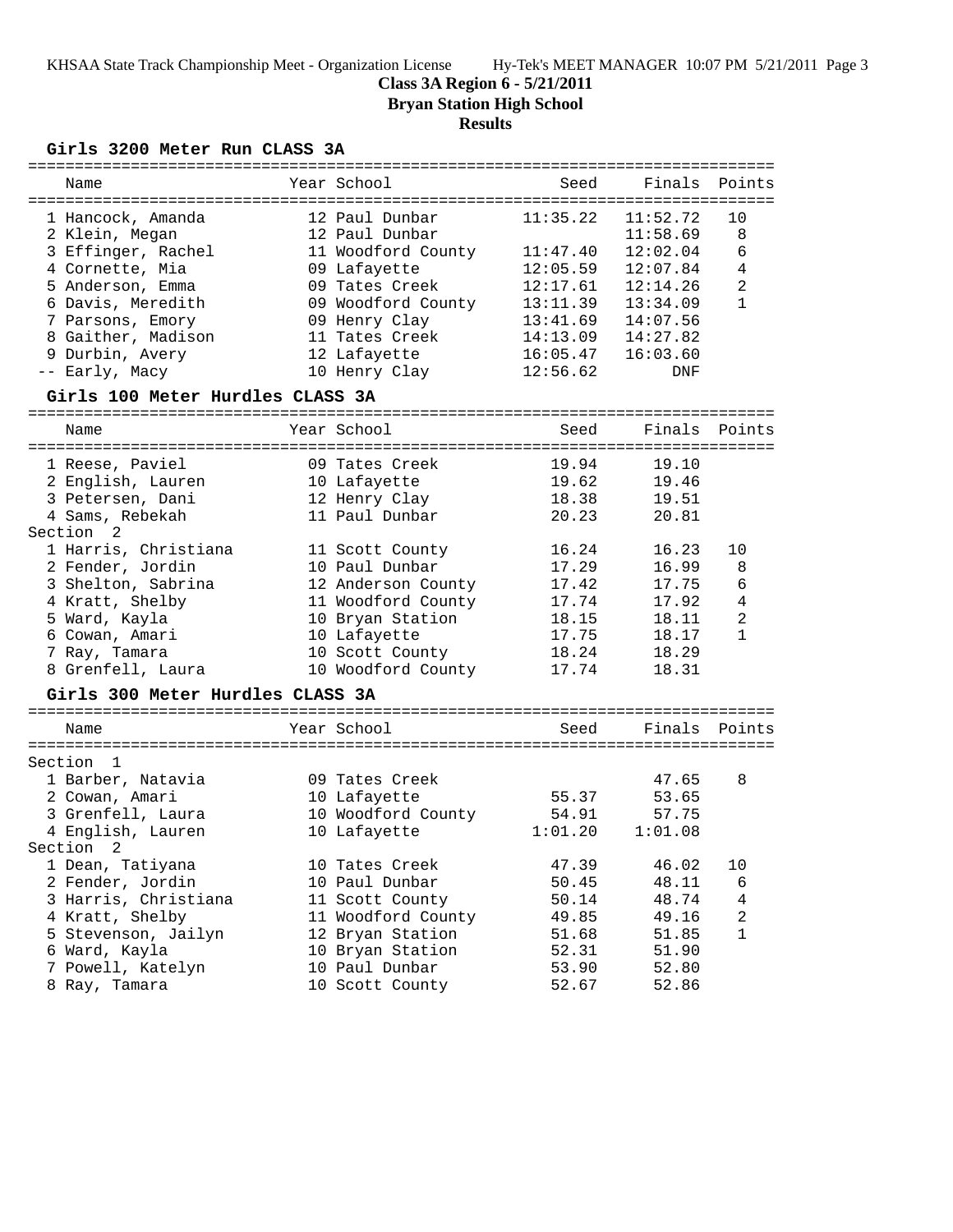## **Class 3A Region 6 - 5/21/2011**

**Bryan Station High School**

#### **Results**

### **Girls 4x100 Meter Relay CLASS 3A**

| School                           |    | Seed                     | Finals | Points       |
|----------------------------------|----|--------------------------|--------|--------------|
| Section 1                        |    |                          |        |              |
| 1 Tates Creek                    |    | 48.65                    | 48.05  | 10           |
| 1) Barber, Natavia 09            |    | 2) Dean, Tatiyana 10     |        |              |
| 3) Pipkin, Tamyah 12             |    | 4) Tichenor, Michelle 11 |        |              |
| 5) White, Hunter 09              |    | 6) Reese, Paviel 09      |        |              |
| 7) Jackson, Monica 11            | 8) |                          |        |              |
| 2 Bryan Station                  |    | 50.57                    | 49.06  | 8            |
| 1) Frazier, Labi 10              |    | 2) Edwards, Sariah 12    |        |              |
| 3) Jackson, Markedra 11          |    | 4) Perdue, Gabby 10      |        |              |
| 5) Ward, Kayla 10                |    | 6) Stevenson, Jailyn 12  |        |              |
| 3 Paul Dunbar                    |    | 51.05                    | 50.85  | 6            |
| 1) Jolicoeur, Aube Linda 12      |    | 2) Mohammed, Kierra 10   |        |              |
| 3) Fender, Jordin 10             |    | 4) Raglin, Indya 11      |        |              |
| 5) Crump, Toni 12                |    | 6) Martin, Tyria 11      |        |              |
| 7) Thomas, Trina 10              |    | 8) Jones, Sydney 09      |        |              |
| 4 Henry Clay                     |    | 51.46                    | 50.88  | 4            |
| 1) Briscoe, Kelsey 09            |    | 2) Lyon, Anastasia 10    |        |              |
| 3) Mack, Cori 10                 |    | 4) Williams, Marchae 12  |        |              |
| 5) Jeanjaquet, Alexis 10         |    | 6) LaPrelle, Alexis 11   |        |              |
| 7) Chism, Trisha 10              | 8) |                          |        |              |
| 5 Scott County                   |    | 52.18                    | 52.14  | 2            |
| 1) Boatwright, Candice 09        |    | 2) Harris, Christiana 11 |        |              |
| 3) Jackson, Shauntae 12          |    | 4) Thorn, Priscilla 08   |        |              |
| 5) Palmer, Cheslyn 09            |    | 6) Ray, Tamara 10        |        |              |
| 7) Christopher, Audriana 09      |    | 8) Conrad, Ally 11       |        |              |
| 6 Woodford County                |    | 55.23                    | 54.22  | $\mathbf{1}$ |
| 1) Czack, Allie 11               |    | 2) Fisher, Kathlyn 10    |        |              |
| 3) Horton, Erin 09               |    | 4) White, Halee 10       |        |              |
| 5) Herron, Bethany 09            |    | 6) Hickey, Stasha 11     |        |              |
| 7) Williams, Shelby 11           | 8) |                          |        |              |
| 7 Anderson County                |    | 55.68                    | 55.94  |              |
| 1) Shelton, Sabrina 12           |    | 2) Yount, Tiffany 09     |        |              |
| 3) Wilhite, Adrian 10            |    | 4) Roach, Brittany 11    |        |              |
| 5) Drury, Courtney 12            |    | 6) Carter, Madison 12    |        |              |
| 7) Cubert, Morgan 12             |    | 8) Conley, Maggie 12     |        |              |
| 8 Lafayette                      |    | 59.06                    | 59.32  |              |
| 1) Dunn, Jaisah 09               |    | 2) Berger, Francesca 09  |        |              |
| 3) Smith, Arianna 09             |    | 4) English, Lauren 10    |        |              |
| 5) Woolfork, Akerra 10           |    | 6) Crasta, Rachel 09     |        |              |
| 7) Cowan, Amari 10               | 8) |                          |        |              |
| Girls 4x200 Meter Relay CLASS 3A |    |                          |        |              |

================================================================================ School School Seed Finals Points ================================================================================ 1 Tates Creek 1:43.20 1:41.88 10 1) Barber, Natavia 09 2) Dean, Tatiyana 10 3) Pipkin, Tamyah 12 4) Tichenor, Michelle 11 5) Reese, Paviel 09 6) Jackson, Monica 11 7) Hall, McKenzie 09 8) Whaley, Ashley 09 2 Henry Clay 1:45.33 1:44.01 8 1) Briscoe, Kelsey 09 2) Chism, Trisha 10 3) Lyon, Anastasia 10 4) LaPrelle, Alexis 11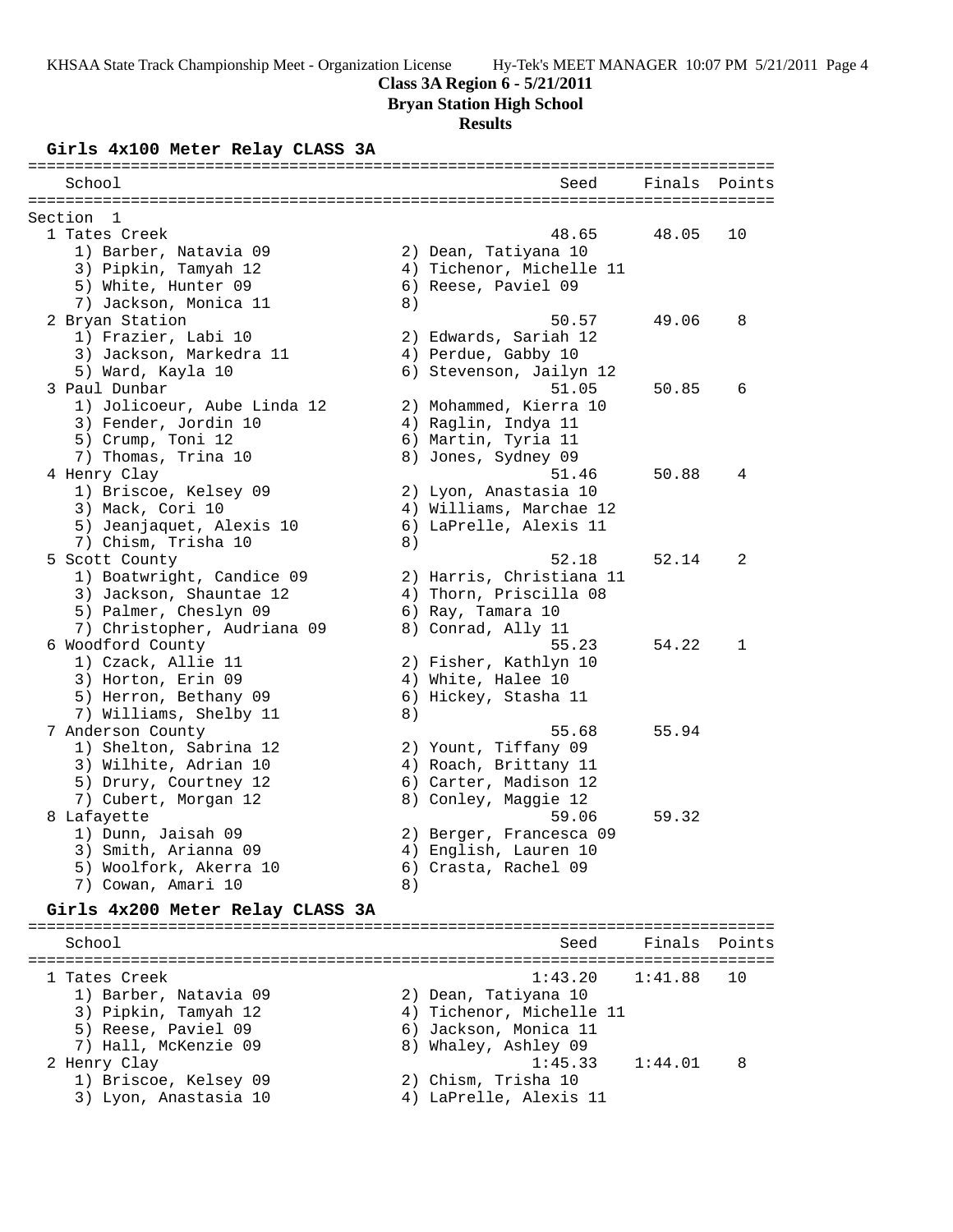**Bryan Station High School**

## **Results**

# **....Girls 4x200 Meter Relay CLASS 3A**

| 5) Blair, Gentel 11         | 6) Jeanjaquet, Alexis 10           |
|-----------------------------|------------------------------------|
| 7) Williams, Marchae 12     | 8)                                 |
| 3 Paul Dunbar               | 1:45.78<br>1:49.02<br>6            |
| 1) Jolicoeur, Aube Linda 12 | 2) Jones, Sydney 09                |
| 3) Thomas, Trina 10         | 4) Raglin, Indya 11                |
| 5) Powell, Katelyn 10       | 6) Martin, Tyria 11                |
| 7) Fender, Jordin 10        | 8) Grewe, Allison 10               |
| 4 Bryan Station             | 1:46.72<br>1:46.98<br>4            |
| 1) Frazier, Labi 10         | 2) Stevenson, Jailyn 12            |
| 3) Jackson, Markedra 11     | 4) Edwards, Sariah 12              |
| 5) Ward, Kayla 10           | 6) Perdue, Gabby 10                |
| 5 Scott County              | 1:50.19<br>1:51.38<br>2            |
| 1) Christopher, Audriana 09 | 2) Jackson, Shauntae 12            |
| 3) Thorn, Priscilla 08      | 4) Ray, Tamara 10                  |
| 5) Harris, Christiana 11    | 6) Palmer, Cheslyn 09              |
| 7) Conrad, Ally 11          | 8) Boatwright, Candice 09          |
| 6 Woodford County           | 1:55.04<br>1:52.56<br>$\mathbf{1}$ |
| 1) Czack, Allie 11          | 2) Fisher, Kathlyn 10              |
| 3) Williams, Shelby 11      | 4) Hickey, Stasha 11               |
| 5) Horton, Erin 09          | 6) White, Halee 10                 |
| 7) Herron, Bethany 09       | 8)                                 |
| 7 Anderson County           | 2:01.90<br>2:00.06                 |
| 1) Shelton, Sabrina 12      | 2) Conley, Maggie 12               |
| 3) Carter, Madison 12       | 4) Wilhite, Adrian 10              |
| 5) Roach, Brittany 11       | 6) Drury, Courtney 12              |
| 7) Yount, Tiffany 09        | 8) Cubert, Morgan 12               |
| 8 Lafayette                 | 2:05.64<br>2:00.73                 |
| 1) Cowan, Amari 10          | 2) Smith, Arianna 09               |
| 3) Rodrigue, Sarah 10       | 4) Dunn, Jaisah 09                 |
| 5) Berger, Francesca 09     | 6) Crasta, Rachel 09               |
| 7) Woolfork, Akerra 10      | 8)                                 |

## **Girls 4x400 Meter Relay CLASS 3A**

| School                   |    | Seed                    | Finals Points |    |
|--------------------------|----|-------------------------|---------------|----|
| 1 Henry Clay             |    | $4:06.63$ $4:08.21$     |               | 10 |
| 1) Briscoe, Kelsey 09    |    | 2) Chism, Trisha 10     |               |    |
| 3) LaPrelle, Alexis 11   |    | 4) Williams, Marchae 12 |               |    |
| 5) Blair, Gentel 11      |    | 6) Lyon, Anastasia 10   |               |    |
| 7) Jeanjaquet, Alexis 10 |    | 8) Henderson, Cierra 09 |               |    |
| 2 Tates Creek            |    | $4:09.17$ $4:09.51$     |               | 8  |
| 1) Workman, Kathryn 09   |    | 2) Dean, Tatiyana 10    |               |    |
| 3) Tichenor, Michelle 11 |    | 4) Whaley, Ashley 09    |               |    |
| 5) Barber, Natavia 09    |    | 6) Reese, Paviel 09     |               |    |
| 7) Lankster, Aaron 09    | 8) |                         |               |    |
| 3 Woodford County        |    | $4:25.82$ $4:21.12$     |               | 6  |
| 1) Kratt, Shelby 11      |    | 2) Sullivan, Caitlin 09 |               |    |
| 3) Williams, Shelby 11   |    | 4) Hickey, Stasha 11    |               |    |
| 5) Czack, Allie 11       |    | 6) Page, Morgan 12      |               |    |
| 7) Graf, Carly 09        |    | 8) Grenfell, Alyssa 12  |               |    |
| 4 Paul Dunbar            |    | $4:24.17$ $4:25.89$     |               | 4  |
| 1) Crump, Toni 12        |    | 2) Mohammed, Kierra 10  |               |    |
| 3) Thomas, Trina 10      |    | 4) Jones, Sydney 09     |               |    |
| 5) Grewe, Allison 10     |    | 6) Fender, Jordin 10    |               |    |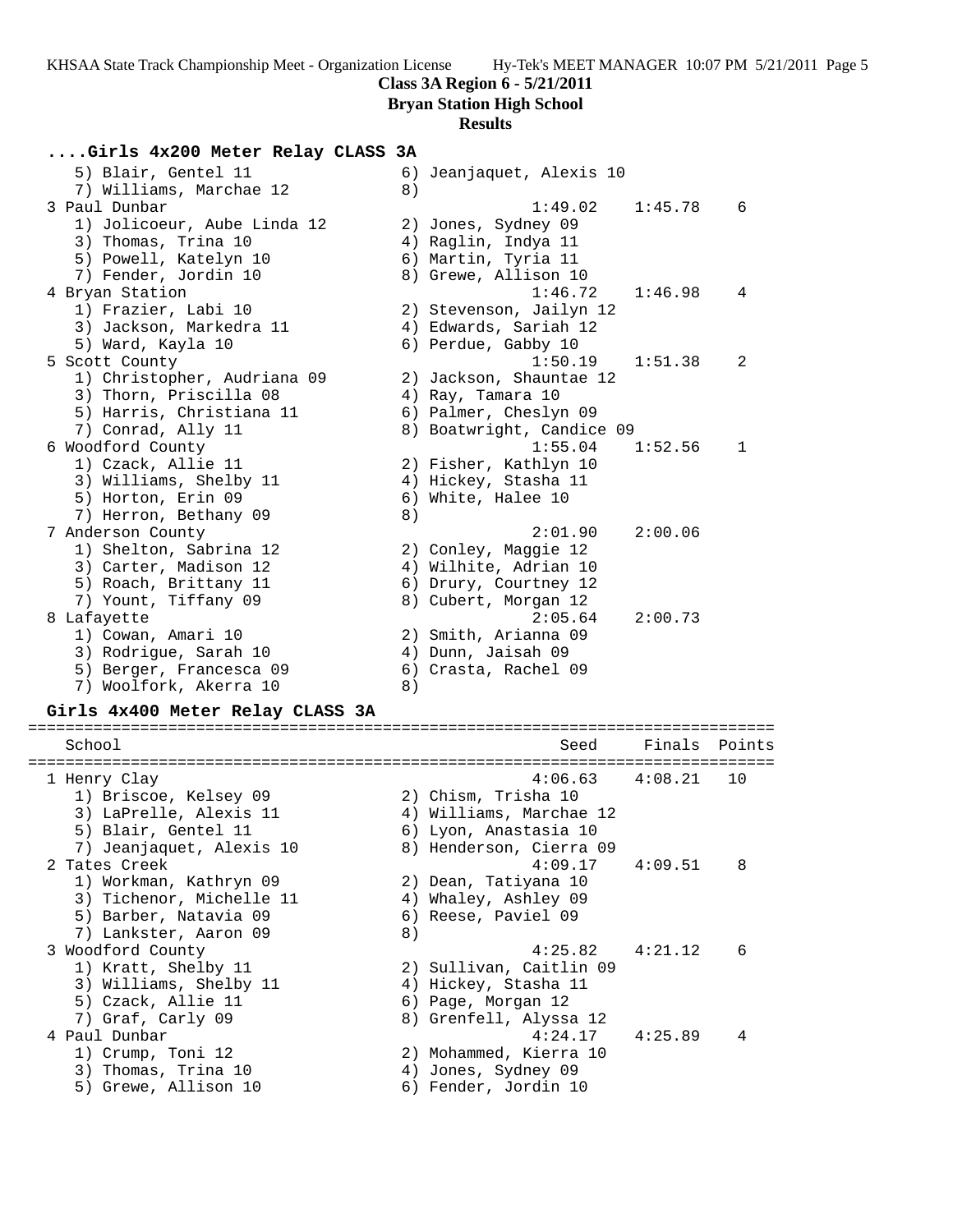**Bryan Station High School**

#### **Results**

### **....Girls 4x400 Meter Relay CLASS 3A**

| 7) Raglin, Indya 11         | 8) |                          |                |
|-----------------------------|----|--------------------------|----------------|
| 5 Bryan Station             |    | $4:26.31$ $4:28.75$ 2    |                |
| 1) Ward, Kayla 10           |    | 2) Guilfoil, Lauren 10   |                |
| 3) Frazier, Labi 10         |    | 4) Stevenson, Jailyn 12  |                |
| 5) Edwards, Sariah 12       |    | 6) Florence, Daven 11    |                |
| 7) Jackson, Markedra 11     |    | 8) Garrison, Amber 11    |                |
| 6 Scott County              |    | $4:39.64$ $4:35.17$      | $\overline{1}$ |
| 1) Christopher, Audriana 09 |    | 2) Conrad, Ally 11       |                |
| 3) Thorn, Priscilla 08      |    | 4) Palmer, Cheslyn 09    |                |
| 5) Boatwright, Candice 09   |    | 6) Harris, Christiana 11 |                |
| 7) Hughes, Maddie 09        |    | 8) Messer, Hannah 10     |                |
| 7 Lafayette                 |    | $4:47.18$ $4:38.53$      |                |
| 1) Bertrand, Rebecca 11     |    | 2) Rodrigue, Olivia 10   |                |
| 3) Rodrique, Sarah 10       |    | 4) Mullins, Miranda 10   |                |
| 5) Williamson, Kaitlyn 11   |    | 6) Cornette, Mia 09      |                |
| 8 Anderson County           |    | $4:44.32$ $4:51.12$      |                |
| 1) Carter, Madison 12       |    | 2) Conley, Maggie 12     |                |
| 3) Drury, Courtney 12       |    | 4) Shelton, Sabrina 12   |                |
| 5) Wilhite, Adrian 10       | 6) |                          |                |
| Yount, Tiffany 09<br>7)     |    | 8) Roach, Brittany 11    |                |
|                             |    |                          |                |

## **Girls 4x800 Meter Relay CLASS 3A**

================================================================================ School School Seed Finals Points ================================================================================ 1 Paul Dunbar 10:14.63 10:05.35 10 1) Hancock, Amanda 12 2) Klein, Megan 12 3) Bledsoe, Maddie 09 4) Smiley, Abbey 11 5) MacFarland, Emily 12 (6) Florence, Abby 10 7) Cooper, Ann Louise 09 8) Thompson, Olivia 10 2 Tates Creek 10:23.57 10:11.29 8 1) Sales, Lorren 09 2) Weaver, Kara 09 3) Whaley, Ashley 09 4) Lankster, Aaron 09 5) Herron, Reecie 11 6) Anderson, Emma 09 7) Workman, Kathryn 09 8) Mrvos, Abigail 10 3 Woodford County 10:19.60 10:39.32 6 1) Davis, Meredith 09 2) Jarman, Adira 09 3) Page, Morgan 12 4) Grenfell, Alyssa 12 5) Effinger, Rachel 11 6) Kerns, Shelby 09 7) Graf, Carly 09 8) Williams, Shelby 11 4 Henry Clay 10:43.38 10:50.05 4 1) Burke, Elizabeth 10 2) Guida, Emma 11 3) Early, Macy 10 4) Mackey, Katherine 09 5) Parsons, Emory 09 6) Spritz, Corrine 09 7) Petersen, Dani 12 (8) 5 Scott County 11:45.35 11:18.01 2 1) Barber, McKenzie 09 2) Correll, Samantha 09 3) Correll, Sara 11 4) Ishmael, Lauren 12 5) Hughes, Maddie 09 6) Palmer, Cheslyn 09 7) Messer, Hannah 10 8) Van Horne, Siena 09 6 Bryan Station 11:20.70 11:48.24 1 1) Dunn, Emerald 11 2) Garrison, Amber 11 3) Taylor, Tiara 10 4) Florence, Daven 11 5) Guilfoil, Lauren 10 6) Troxler, Savannah 11 7) Jackson, Markedra 11 8) Fishback, Deirra 10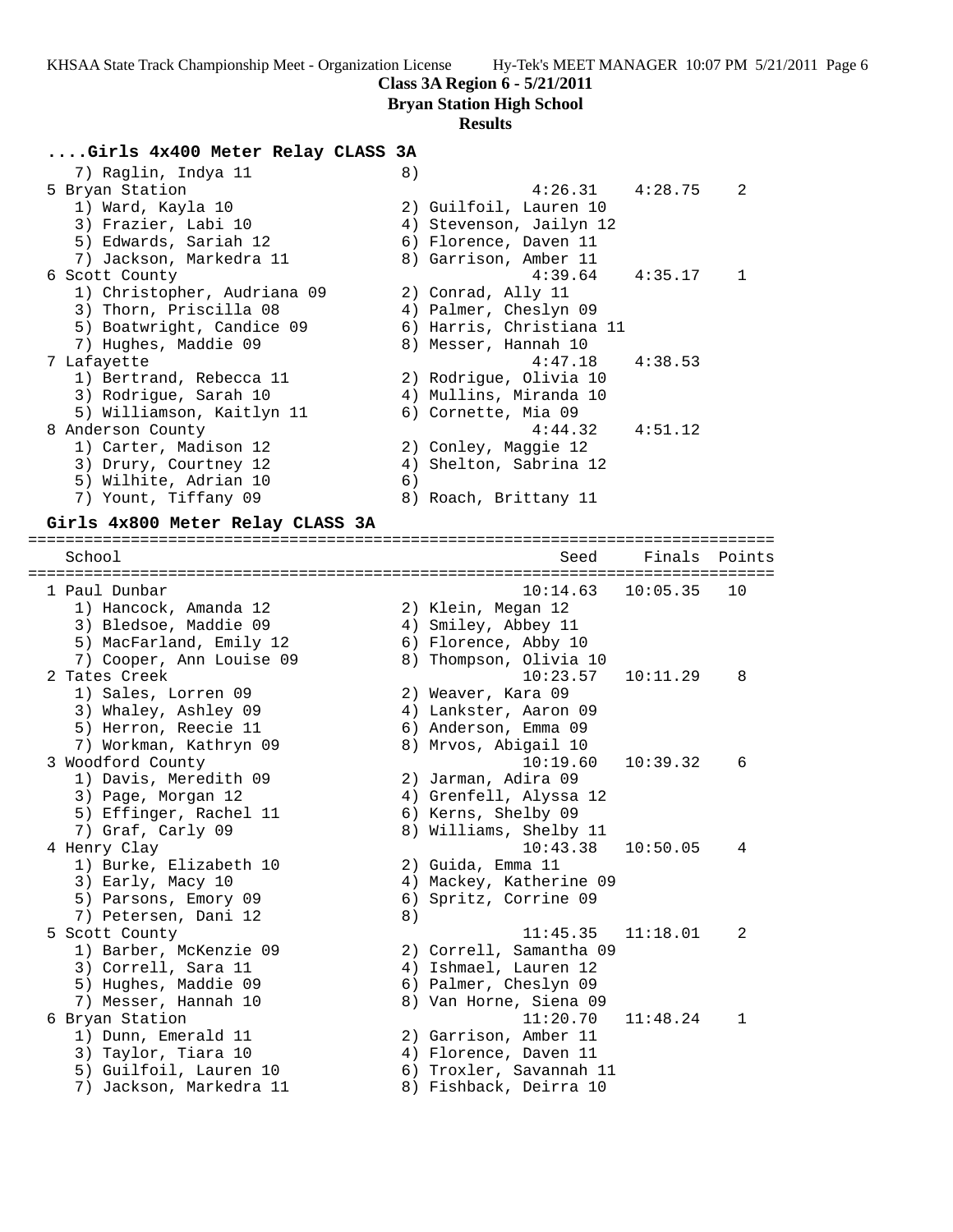# **Class 3A Region 6 - 5/21/2011**

**Bryan Station High School**

# **Results**

## **Boys 100 Meter Dash CLASS 3A**

| Name                         | Year School        | Seed    | Finals  | Points         |
|------------------------------|--------------------|---------|---------|----------------|
|                              |                    |         |         |                |
| 1 Arnett, Josh               | 12 Bryan Station   | 11.80   | 11.78   |                |
| 2 Ford, Avery                | 11 Scott County    | 11.64   | 11.91   |                |
| 3 Amadife, Kene              | 10 Woodford County | 11.80   | 11.93   |                |
| 4 Powell, Joshua             | 11 Paul Dunbar     | 12.11   | 12.36   |                |
| 5 Russell, Ty                | 09 Anderson County | 12.34   | 12.87   |                |
| 6 Woodrow, Ethan             | 09 Anderson County | 12.41   | 12.91   |                |
| Section<br>2                 |                    |         |         |                |
| 1 Nichols, Brandon           | 12 Henry Clay      | 11.17   | 11.26   | 10             |
| 2 Brooks, Bo                 | 12 Henry Clay      | 11.26   | 11.31   | 8              |
| 3 Bailey, Tyler              | 12 Tates Creek     | 10.92   | 11.41   | 6              |
| 4 Webb, Ishmael              | 10 Bryan Station   | 11.54   | 11.49   | 4              |
| 5 Bassoni, Josh              | 12 Tates Creek     | 11.19   | 11.50   | 2              |
| 6 Bonnett, Devonte           | 11 Paul Dunbar     | 11.38   | 11.62   | $\mathbf{1}$   |
| 7 Montoya, Chris             | 12 Scott County    | 11.14   | 11.62   |                |
| 8 Johnson, Marlon            | 12 Lafayette       | 11.63   | 11.79   |                |
|                              |                    |         |         |                |
| Boys 200 Meter Dash CLASS 3A |                    |         |         |                |
| Name                         | Year School        | Seed    | Finals  | Points         |
|                              |                    |         |         |                |
| Section<br>$\mathbf{1}$      |                    |         |         |                |
| 1 Amadife, Kene              | 10 Woodford County |         | 24.13   |                |
| 2 Powell, Joshua             | 11 Paul Dunbar     | 24.38   | 24.64   |                |
| 3 Campbell, Brandon          | 11 Woodford County | 24.60   | 25.42   |                |
| 4 Edwards, Douglas           | 09 Tates Creek     | 27.13   | 26.47   |                |
| Section<br>- 2               |                    |         |         |                |
| 1 Nichols, Brandon           |                    | 22.18   | 22.17   | 10             |
|                              | 12 Henry Clay      | 22.71   | 22.49   | 8              |
| 2 Duncan, Tre                | 11 Bryan Station   |         |         |                |
| 3 Bailey, Tyler              | 12 Tates Creek     | 22.46   | 22.55   | 6              |
| 4 Smith, Loran               | 12 Bryan Station   | 23.07   | 23.21   | 4              |
| 5 Bonnett, Devonte           | 11 Paul Dunbar     | 23.83   | 23.26   | 2              |
| 6 Brooks, Bo                 | 12 Henry Clay      | 22.82   | 23.35   | $\mathbf{1}$   |
| 7 Montoya, Chris             | 12 Scott County    | 23.23   | 23.81   |                |
| 8 Barnes, Jayson             | 12 Anderson County | 23.55   | 24.21   |                |
| Boys 400 Meter Dash CLASS 3A |                    |         |         |                |
|                              |                    |         |         |                |
| Name                         | Year School        | Seed    | Finals  | Points         |
|                              |                    |         |         |                |
| Section<br>1                 |                    |         |         |                |
| 1 Harris, Evander            | 11 Henry Clay      |         | 54.47   | 1              |
| 2 Hayes, Shaun               | 09 Scott County    | 57.82   | 55.89   |                |
| 3 Lacy, Jimmy                | 12 Lafayette       | 58.80   | 58.15   |                |
| 4 Brown, Tyler               | 11 Scott County    | 1:01.07 | 58.31   |                |
| 5 Baughman, Ian              | 10 Tates Creek     | 1:05.96 | 1:02.10 |                |
| Section 2                    |                    |         |         |                |
| 1 Nichols, Brandon           | 12 Henry Clay      | 48.18   | 48.53   | 10             |
| 2 Hardin, James              | 12 Bryan Station   | 52.57   | 51.94   | 8              |
| 3 Richards, Donte'           | 12 Bryan Station   | 51.09   | 52.12   | 6              |
| 4 Johnson, Lamont            | 12 Paul Dunbar     | 52.74   | 52.90   | 4              |
| 5 Pressley, Myles            | 11 Paul Dunbar     | 53.00   | 53.86   | $\overline{a}$ |
|                              |                    |         |         |                |
| 6 Moreland, Alex             | 10 Woodford County | 55.26   | 55.60   |                |
| 7 Druggan, Nathanael         | 09 Tates Creek     | 57.21   | 57.91   |                |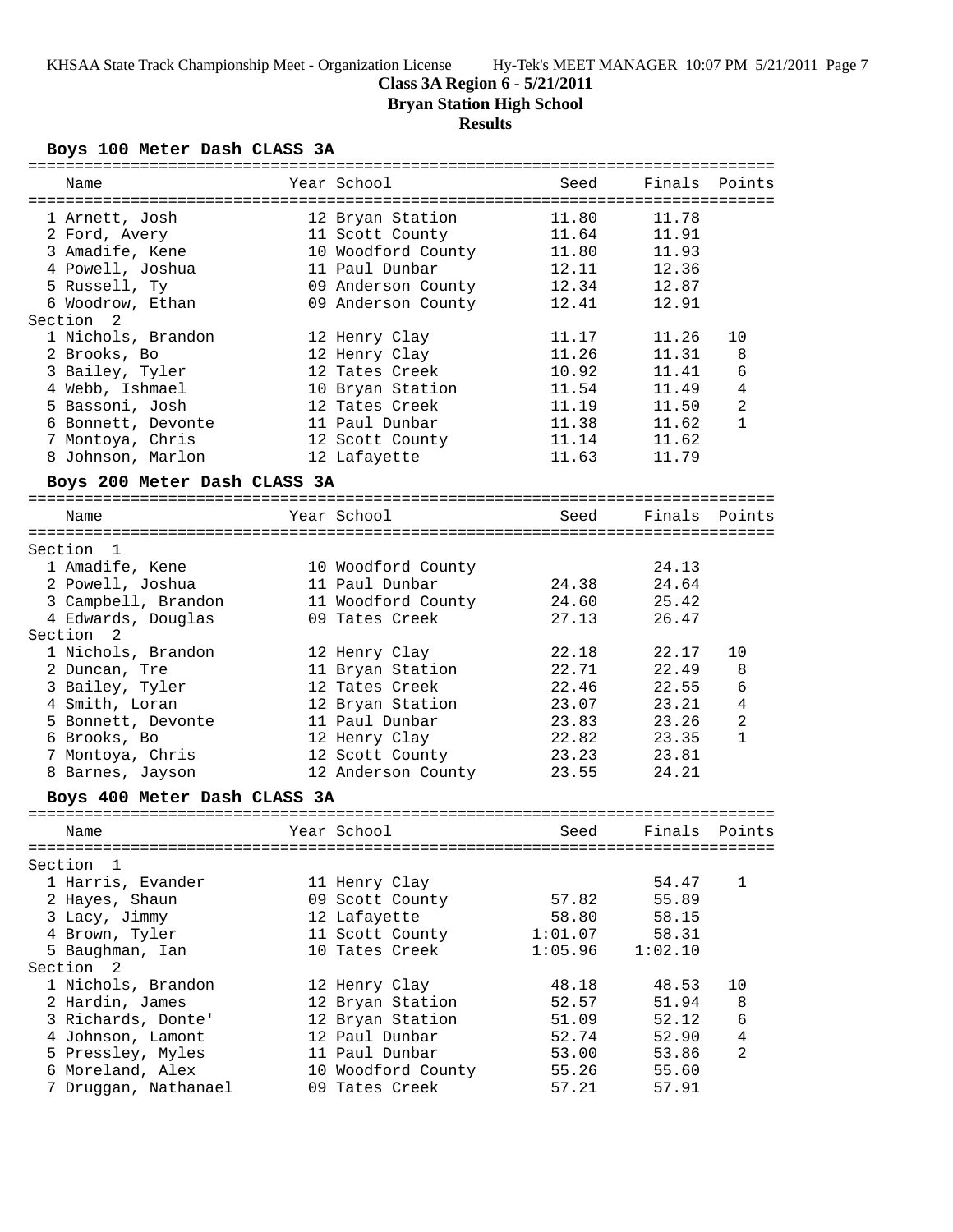**Class 3A Region 6 - 5/21/2011**

**Bryan Station High School**

## **Results**

| Boys 400 Meter Dash CLASS 3A |  |                                        |          |               |                |
|------------------------------|--|----------------------------------------|----------|---------------|----------------|
| 8 Barnes, Jayson             |  | 12 Anderson County 57.24               |          | 58.30         |                |
| Boys 800 Meter Run CLASS 3A  |  |                                        |          |               |                |
|                              |  |                                        |          |               |                |
| Name                         |  | Year School                            | Seed     | Finals Points |                |
|                              |  |                                        |          |               |                |
| Section 1                    |  |                                        |          |               |                |
| 1 Kilgore, Miles             |  | 12 Lafayette                           | 1:59.02  | 1:57.23       | 10             |
| 2 Norris, Donovan            |  | 12 Scott County                        | 1:59.85  | 2:00.78       | 8              |
| 3 Lyttle, Adrian             |  | 10 Tates Creek                         | 1:58.53  | 2:03.98       | 6              |
| 4 Lapierre, Woody            |  | 10 Bryan Station                       | 2:08.12  | 2:04.80       | $\overline{4}$ |
| 5 Ross, Kevin                |  | 11 Bryan Station                       | 2:01.13  | 2:05.24       | 2              |
| 6 Smith, Lee                 |  | 10 Lafayette                           | 2:03.57  | 2:05.28       | $\mathbf{1}$   |
| 7 Plummer, Kalen             |  | 12 Paul Dunbar                         | 2:09.39  | 2:07.43       |                |
| 8 Denham, Bart               |  | 11 Paul Dunbar                         | 2:01.08  | 2:08.72       |                |
| 9 Dillow, Austin             |  | 11 Anderson County                     | 2:14.17  | 2:09.90       |                |
| 10 Gardner, Hayes            |  | 12 Henry Clay                          | 2:07.71  | 2:10.97       |                |
| 11 Hart, Ben                 |  | 09 Tates Creek                         | 2:12.63  | 2:12.52       |                |
| 12 Doolin, Josh              |  | 11 Anderson County                     | 2:21.40  | 2:17.03       |                |
| 13 Kirk, Andrew              |  |                                        | 2:08.73  | 2:19.92       |                |
| 14 Hughes, Richard           |  | 11 Henry Clay<br>12 Scott County<br>11 | 2:16.70  | 2:24.21       |                |
| 15 Squires, Jacob            |  | 11 Woodford County 2:22.20             |          | 2:27.15       |                |
| Boys 1600 Meter Run CLASS 3A |  |                                        |          |               |                |
|                              |  |                                        |          |               |                |
| Name                         |  | Year School                            | Seed     | Finals Points |                |
|                              |  |                                        |          |               |                |
| 1 Weaver, Jud                |  | 12 Lafayette                           | 4:36.23  | 4:35.65       | 10             |
| 2 Thompson, Jesse            |  | 12 Paul Dunbar                         | 4:47.01  | 4:37.40       | 8              |
| 3 Kirk, Andrew               |  | 11 Henry Clay                          | 4:36.75  | 4:37.65       | $\epsilon$     |
| 4 Ross, Kevin                |  | 11 Bryan Station                       | 4:46.05  | 4:46.89       | $\overline{4}$ |
| 5 Carter, Andrew             |  | 09 Tates Creek                         | 4:58.39  | 4:51.22       | $\overline{2}$ |
| 6 Coffey, Forrest            |  | 10 Anderson County                     | 5:12.22  | 4:51.92       | $\mathbf{1}$   |
| 7 Krolak, Trevor             |  | 10 Paul Dunbar                         | 4:52.67  | 4:53.08       |                |
| 8 Calvert, Craig             |  | 12 Tates Creek                         | 4:58.32  | 4:59.13       |                |
| 9 Hughes, Richard            |  | 12 Scott County                        | 5:26.82  | 5:06.43       |                |
| 10 Dillow, Austin            |  | 11 Anderson County                     | 4:56.60  | 5:06.54       |                |
| 11 Spencer, John             |  | 09 Lafayette                           | 4:46.10  | 5:07.97       |                |
| 12 Squires, Jacob            |  | 11 Woodford County                     | 5:22.34  | 5:08.85       |                |
| 13 Walles, Brett             |  | 12 Henry Clay                          | 5:10.36  | 5:09.36       |                |
| 14 Mudrak, Erik              |  | 10 Scott County                        | 5:30.60  | 5:11.50       |                |
| Boys 3200 Meter Run CLASS 3A |  |                                        |          |               |                |
|                              |  |                                        |          |               |                |
| Name                         |  | Year School                            | Seed     | Finals        | Points         |
|                              |  |                                        |          |               |                |
| 1 Weaver, Jud                |  | 12 Lafayette                           | 10:03.50 | 10:20.69      | 10             |
| 2 Porter, Zach               |  | 12 Tates Creek                         | 10:38.42 | 10:28.46      | 8              |
| 3 Rugg, Brian                |  | 09 Lafayette                           | 10:33.66 | 10:36.20      | 6              |
| 4 Thompson, Jesse            |  | 12 Paul Dunbar                         | 10:38.76 | 11:03.04      | 4              |
| 5 Coffey, Forrest            |  | 10 Anderson County                     | 11:01.26 | 11:07.28      | 2              |
| 6 Sprague, Kyle              |  | 10 Paul Dunbar                         | 11:08.94 | 11:10.98      | $\mathbf{1}$   |
| 7 Lutz, Patrick              |  | 11 Henry Clay                          | 11:16.86 | 11:24.74      |                |
| 8 Buser, Dylan               |  | 10 Anderson County                     | 10:57.68 | 11:30.90      |                |
| 9 Gross, Chris               |  | 11 Henry Clay                          | 10:34.75 | 11:35.12      |                |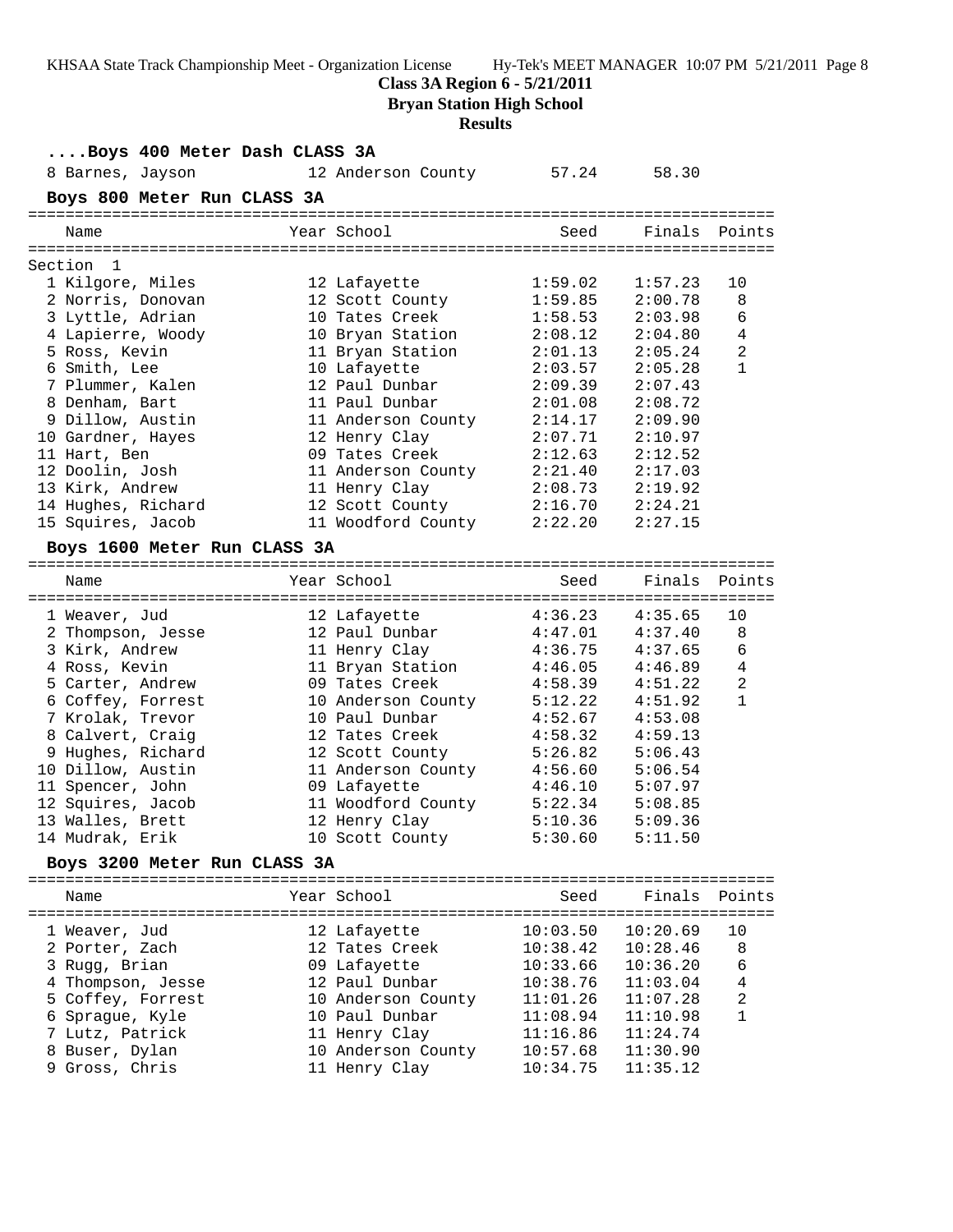**Class 3A Region 6 - 5/21/2011**

**Bryan Station High School**

### **Results**

| Boys 3200 Meter Run CLASS 3A    |                    |                          |          |                |
|---------------------------------|--------------------|--------------------------|----------|----------------|
| 10 Childress, Adam              | 09 Tates Creek     | 11:43.62                 | 11:52.11 |                |
| 11 Leitch, Danny                | 10 Bryan Station   | $11:55.23$ $11:54.53$    |          |                |
| 12 Graham, Matthew              | 09 Scott County    | 12:10.75                 | 12:21.51 |                |
| Boys 110 Meter Hurdles CLASS 3A |                    |                          |          |                |
|                                 |                    |                          |          |                |
| Name                            | Year School        | Seed                     | Finals   | Points         |
| 1 Evans, Jesse                  | 11 Woodford County | 19.47                    | 19.24    |                |
| 2 Harney, Brice                 | 12 Paul Dunbar     |                          | 19.52    |                |
| 3 Lorenz, Julian                | 10 Woodford County | 20.84                    | 21.63    |                |
| Section 2                       |                    |                          |          |                |
| 1 Norris, Dominique             | 12 Scott County    | 15.04                    | 15.20    | 10             |
| 2 Mclimore, Jacob               | 10 Bryan Station   | 15.61                    | 15.64    | 8              |
| 3 Smith, Malcolm                | 10 Bryan Station   | 15.96                    | 15.65    | 6              |
| 4 Barber, Brandon               | 11 Lafayette       | 17.63                    | 16.94    | 4              |
| 5 Brashear, Hunter              | 11 Henry Clay      | 16.44                    | 17.11    | $\overline{a}$ |
| 6 Olige, Isiah                  | 09 Paul Dunbar     | 15.90                    | 17.17    | $\mathbf{1}$   |
| 7 Demsey, Chaz                  | 09 Scott County    | 19.44                    | 19.65    |                |
| Boys 300 Meter Hurdles CLASS 3A |                    |                          |          |                |
| Name                            | Year School        | Seed                     |          | Finals Points  |
|                                 |                    |                          |          |                |
| Section 1                       |                    |                          |          |                |
| 1 Barber, Brandon               | 11 Lafayette       | 47.97                    | 44.75    |                |
| 2 Evans, Jesse                  | 11 Woodford County | 45.94                    | 46.55    |                |
| 3 Lorenz, Julian                | 10 Woodford County | 48.58                    | 50.13    |                |
| Section 2                       |                    |                          |          |                |
| 1 Norris, Dominique             | 12 Scott County    | 39.99                    | 39.66    | 10             |
| 2 Mclimore, Jacob               | 10 Bryan Station   | 39.86                    | 40.88    | 8              |
| 3 Olige, Isiah                  | 09 Paul Dunbar     | 43.19                    | 40.91    | 6              |
| 4 Robinson, Dorian              | 11 Henry Clay      | 42.58                    | 41.98    | 4              |
| 5 Arnett, Josh                  | 12 Bryan Station   | 42.04                    | 43.07    | 2              |
| 6 Evans, Wade                   | 12 Paul Dunbar     | 44.07                    | 43.23    | $\mathbf{1}$   |
| 7 Franklin, Antonio             | 12 Lafayette       | 43.87                    | 43.35    |                |
| 8 Allen, Alex                   | 11 Tates Creek     | 45.57                    | 44.94    |                |
| Boys 4x100 Meter Relay CLASS 3A |                    |                          |          |                |
| School                          |                    | Seed Finals Points       |          |                |
|                                 |                    |                          |          |                |
| Section<br>1                    |                    |                          |          |                |
| 1 Bryan Station                 |                    | 43.09                    | 43.48    | 10             |
| 1) Duncan, Tre 11               |                    | 2) Arnett, Josh 12       |          |                |
| 3) Smith, Loran 12              |                    | 4) Richards, Donte' 12   |          |                |
| 5) Webb, Ishmael 10             |                    | 6) Godfrey, Zephaniah 11 |          |                |
| 7) Hardin, James 12             |                    | 8) Mclimore, Jacob 10    |          |                |
| 2 Tates Creek                   |                    | 44.93                    | 43.72    | 8              |
| 1) Bailey, Tyler 12             |                    | 2) Bassoni, Josh 12      |          |                |
| 3) Jones, Jontez 12             |                    | 4) Oxendine, Dennis 10   |          |                |
| 5) Lyttle, Adrian 10            |                    | 6) Edwards, Douglas 09   |          |                |
| 7) Druggan, Nathanael 09        | 8)                 |                          |          |                |
| 3 Henry Clay                    |                    | 44.44                    | 44.13    | 6              |
| 1) Brooks, Bo 12                |                    | 2) Ludwig, Jalen 10      |          |                |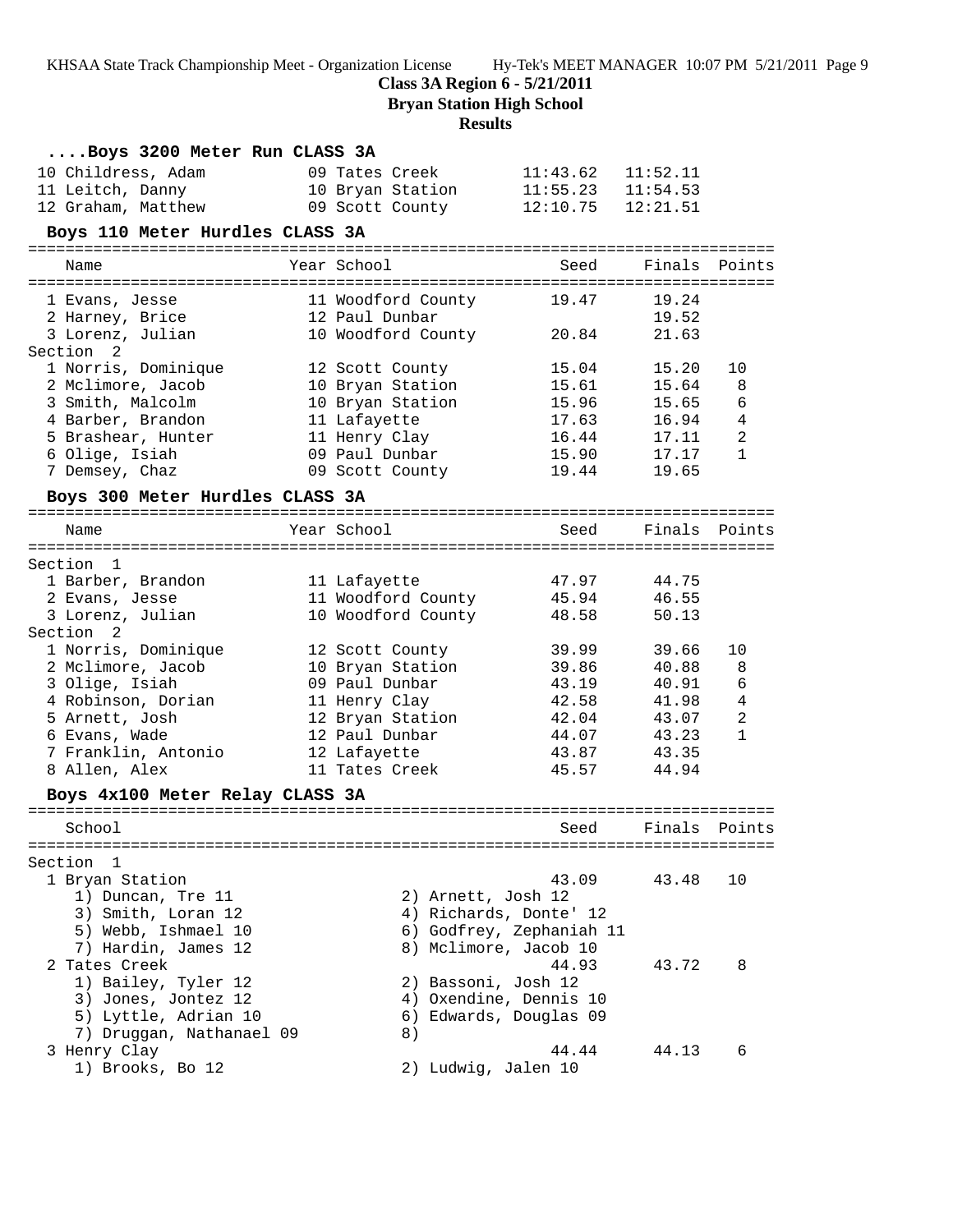**Bryan Station High School**

### **Results**

### **....Boys 4x100 Meter Relay CLASS 3A**

| 3) Robinson, Dorian 11<br>5) Harris, Evander 11<br>7) Suter, Richard 11                                                           | 8) | 4) Howard, Adam 11<br>6) Williams, Jerry 12                                                                                      |         |        |
|-----------------------------------------------------------------------------------------------------------------------------------|----|----------------------------------------------------------------------------------------------------------------------------------|---------|--------|
| 4 Scott County<br>1) Ford, Avery 11<br>3) Montoya, Chris 12<br>5) Franklin, Trey 11<br>7) Shaffer, Jake 12                        |    | 44.24<br>2) Sabol, Jake 09<br>4) Norris, Donovan 12<br>6) Brown, Tyler 11<br>8) Hayes, Shaun 09                                  | 44.21   | 4      |
| 5 Lafayette<br>1) Butler, Javonte 09<br>3) Trent, Christian 12<br>5) Donegan, Trevon 09                                           | 6) | 46.24<br>2) Sleet, Jalen 11<br>4) Johnson, Marlon 12                                                                             | 45.41   | 2      |
| 6 Paul Dunbar<br>1) Bonnett, Devonte 11<br>3) Powell, Joshua 11<br>5) Taylor, David 10                                            |    | 47.52<br>2) Olige, Isiah 09<br>4) Thompson, Emory 09<br>6) Parell, Paul 12                                                       | 45.61   | 1      |
| 7 Woodford County<br>1) Amadife, Kene 10<br>3) Evans, Jesse 11<br>5) Huster, Eric 12<br>7) McKee, Jackson 10                      | 8) | 48.34<br>2) Campbell, Brandon 11<br>4) Johnstone, Alan 11<br>6) Lorenz, Julian 10                                                | 48.18   |        |
| 8 Anderson County<br>1) Woodrow, Ethan 09<br>3) Yett, Tyson 09                                                                    |    | 47.01<br>2) Robinson, Cameron 10<br>4) Russell, Ty 09                                                                            | 50.77   |        |
| 5) Reynolds, Tyler 09<br>7) Drummer, David 12<br>Boys 4x200 Meter Relay CLASS 3A                                                  |    | 6) Lewis, TJ 09<br>8) Misheff, Chris 12                                                                                          |         |        |
| School                                                                                                                            |    | Seed                                                                                                                             | Finals  | Points |
| 1 Bryan Station<br>1) Webb, Ishmael 10<br>3) Hardin, James 12<br>5) Arnett, Josh 12                                               |    | 1:30.24<br>2) Smith, Loran 12<br>4) Richards, Donte' 12<br>6) Mclimore, Jacob 10                                                 | 1:30.46 | 10     |
| 7) Duncan, Tre 11<br>2 Henry Clay<br>1) Brooks, Bo 12<br>3) Robinson, Dorian 11<br>5) Williams, Jerry 12<br>7) Harris, Evander 11 |    | 8) Godfrey, Zephaniah 11<br>1:30.40<br>2) Ludwig, Jalen 10<br>4) Nichols, Brandon 12<br>6) Howard, Adam 11<br>8) Green, Blake 12 | 1:31.20 | 8      |
| 3 Tates Creek<br>1) Bailey, Tyler 12<br>3) Lyttle, Adrian 10<br>5) Oxendine, Dennis 10<br>7) Druggan, Nathanael 09                |    | 1:35.10<br>2) Bassoni, Josh 12<br>4) Jones, Jontez 12<br>6) Allen, Alex 11<br>8) Baughman, Ian 10                                | 1:32.42 | 6      |

- 5) Norris, Donovan 12 (6) Ford, Josh 12 7) Franklin, Trey 11  $\hphantom{\text{a}}$  8) Shaffer, Jake 12
- 5 Lafayette 1:38.21 1:34.60 2
- 1) Trent, Christian 12 2) Sleet, Jalen 11
- 3) Grubb, Clark 12 4) Butler, Javonte 09
- 5) Franklin, Antonio 12 6) Lacy, Jimmy 12
- -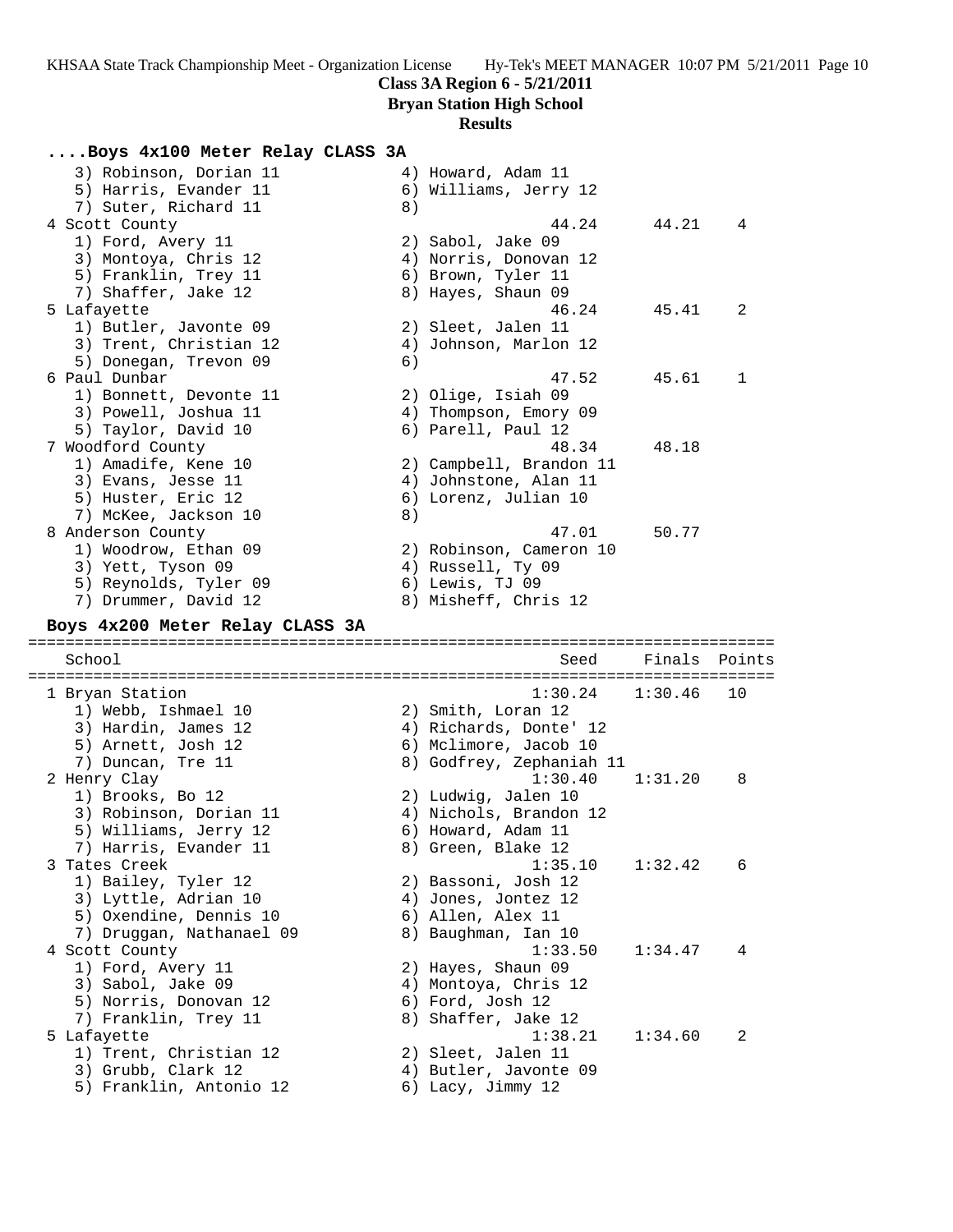### **Class 3A Region 6 - 5/21/2011**

**Bryan Station High School**

#### **Results**

### **....Boys 4x200 Meter Relay CLASS 3A**

| 7) Donegan, Trevon 09 | 8) Barber, Brandon 11   |   |
|-----------------------|-------------------------|---|
| 6 Woodford County     | $1:38.19$ $1:38.26$     | 1 |
| 1) Amadife, Kene 10   | 2) Campbell, Brandon 11 |   |
| 3) Moreland, Alex 10  | 4) Johnstone, Alan 11   |   |
| 5) McKee, Jackson 10  | 6) Huster, Eric 12      |   |
| 7 Paul Dunbar         | $1:39.28$ $1:39.71$     |   |
| 1) Powell, Joshua 11  | 2) Fay, Robert 11       |   |
| 3) Thompson, Emory 09 | 4) Taylor, David 10     |   |
| 5) Parell, Paul 12    | 6) Young, Rory 12       |   |
| 7) Evans, Wade 12     | 8)                      |   |
| 8 Anderson County     | $1:38.56$ $1:48.86$     |   |
| 1) Reynolds, Tyler 09 | 2) Russell, Ty 09       |   |
| 3) Yett, Tyson 09     | 4) Woodrow, Ethan 09    |   |
| 5) Lewis, TJ 09       | 6) Hahnes, Matthew 09   |   |
| 7) Doolin, Josh 11    | 8) Barnes, Jayson 12    |   |

#### **Boys 4x400 Meter Relay CLASS 3A**

================================================================================ School Seed Finals Points ================================================================================ 1 Bryan Station 3:27.81 3:25.55 10 1) Arnett, Josh 12 2) Smith, Loran 12 3) Richards, Donte' 12 4) Hardin, James 12 5) Webb, Ishmael 10 6) Godfrey, Zephaniah 11 7) Mclimore, Jacob 10 8) Lapierre, Woody 10 2 Paul Dunbar 3:32.41 3:29.81 8 1) Pressley, Myles 11 (2) Evans, Wade 12 3) Olige, Isiah 09 4) Johnson, Lamont 12 5) Plummer, Kalen 12 6) Denham, Bart 11 7) Bonnett, Devonte 11 (8) 3 Scott County 3:32.25 3:30.67 6 1) Ford, Josh 12 2) Norris, Dominique 12 3) Norris, Donovan 12 4) Shaffer, Jake 12 5) Ford, Avery 11 6) Hayes, Shaun 09 7) Hughes, Richard 12 8) Brown, Tyler 11 4 Lafayette 3:39.16 3:37.22 4 1) Grubb, Clark 12 2) Smith, Lee 10 3) Kilgore, Miles 12 4) Lacy, Jimmy 12 5) Kilgore, Mitchell 09 (6) Deters, Tyler 09 7) Franklin, Antonio 12 8) Butler, Javonte 09 5 Henry Clay 3:37.12 3:45.66 2 1) Harris, Evander 11 and 2) Howard, Adam 11 3) Robinson, Dorian 11 4) Klinksiek, Slade 12 5) Nichols, Brandon 12 6) Williams, Jerry 12 7) Ludwig, Jalen 10 8) Suter, Richard 11 6 Anderson County 3:48.41 4:04.85 1 1) Dillow, Austin 11 2) Russell, Ty 09 3) Moninger, Casey 08  $\hskip1cm \hskip1cm 4$ ) Barnes, Jayson 12 5) Misheff, Chris 12 (6) Doolin, Josh 11 7) Reynolds, Tyler 09 8) Ratliff, Ryan 12 7 Tates Creek 3:49.29 4:12.00 1) Baughman, Ian 10 2) Kincaid, Alex 09 3) Wilkins, Ryan 10 4) Druggan, Nathanael 09

- 5) Hart, Ben 09 6) Lyttle, Adrian 10
- 7) Carter, Andrew 09 8)